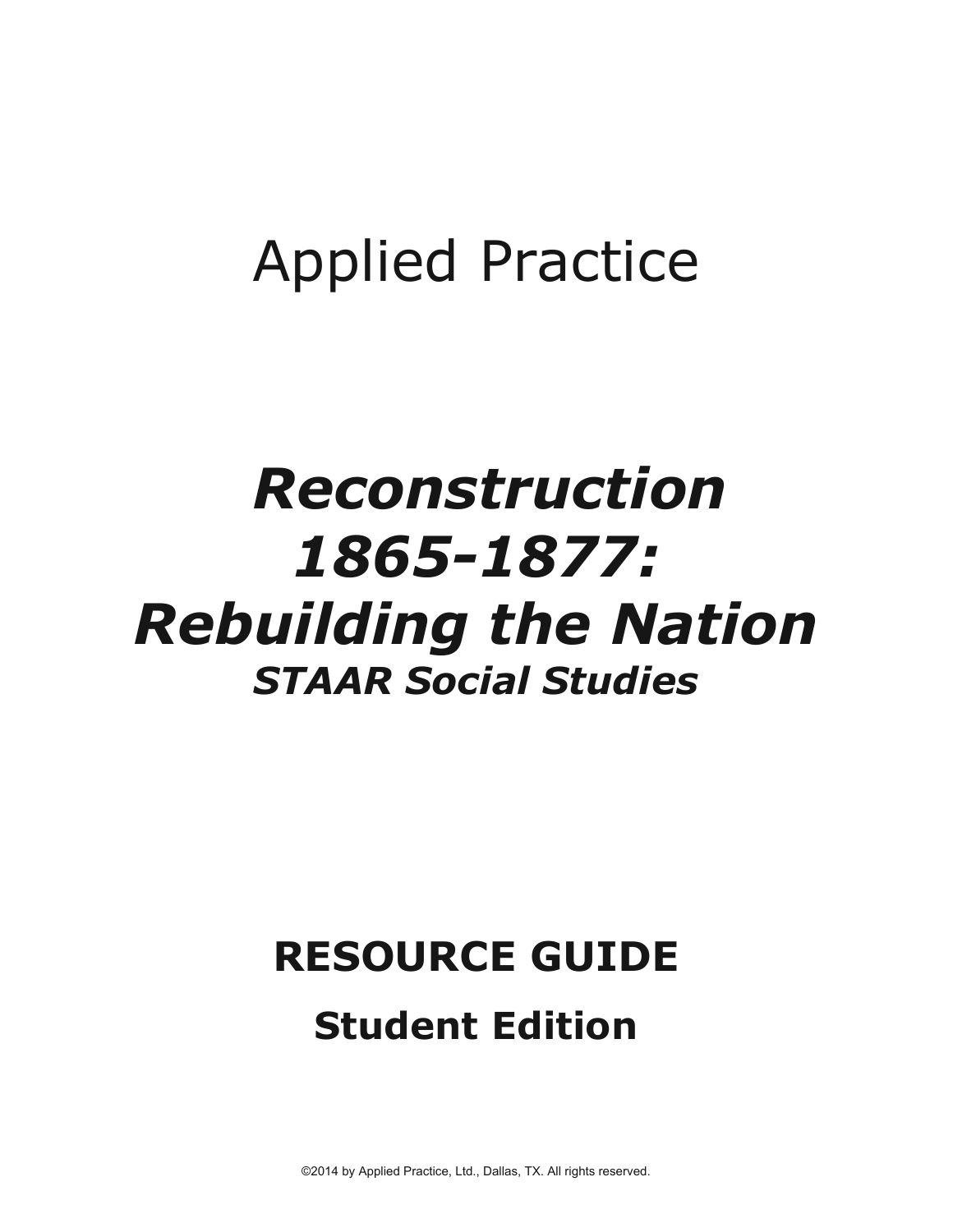#### **Directions**: **Choose the best answer for each question.**

- **1** In 1867, the United States purchased Alaska from
	- **A** Russia
	- **B** France
	- **C** Norway
	- **D** Mexico
- **2** Which state was divided during the process of readmitting states after the Civil War?

 $\overline{\phantom{a}}$  ,  $\overline{\phantom{a}}$  ,  $\overline{\phantom{a}}$  ,  $\overline{\phantom{a}}$  ,  $\overline{\phantom{a}}$  ,  $\overline{\phantom{a}}$  ,  $\overline{\phantom{a}}$  ,  $\overline{\phantom{a}}$  ,  $\overline{\phantom{a}}$  ,  $\overline{\phantom{a}}$  ,  $\overline{\phantom{a}}$  ,  $\overline{\phantom{a}}$  ,  $\overline{\phantom{a}}$  ,  $\overline{\phantom{a}}$  ,  $\overline{\phantom{a}}$  ,  $\overline{\phantom{a}}$ 

- **F** Virginia
- **G** Texas
- **H** Kansas
- **J** Carolina

| 9759 MELISTRY WARRANT. | States                                                             |  |
|------------------------|--------------------------------------------------------------------|--|
| awaret                 | de Health Chory Catherine                                          |  |
|                        | mannin                                                             |  |
|                        | Ironswies of the United States                                     |  |
|                        | Register of the Treasury.<br>Annapierum Bomb: Note Co., Concelling |  |

 $\overline{\phantom{a}}$  ,  $\overline{\phantom{a}}$  ,  $\overline{\phantom{a}}$  ,  $\overline{\phantom{a}}$  ,  $\overline{\phantom{a}}$  ,  $\overline{\phantom{a}}$  ,  $\overline{\phantom{a}}$  ,  $\overline{\phantom{a}}$  ,  $\overline{\phantom{a}}$  ,  $\overline{\phantom{a}}$  ,  $\overline{\phantom{a}}$  ,  $\overline{\phantom{a}}$  ,  $\overline{\phantom{a}}$  ,  $\overline{\phantom{a}}$  ,  $\overline{\phantom{a}}$  ,  $\overline{\phantom{a}}$ 

- **3** This is the check with which the U.S. paid for Alaska. This purchase is sometimes called —
	- **A** the Gold Rush
	- **B** the New Deal
	- **C** Washington's Deal
	- **D** Seward's Folly